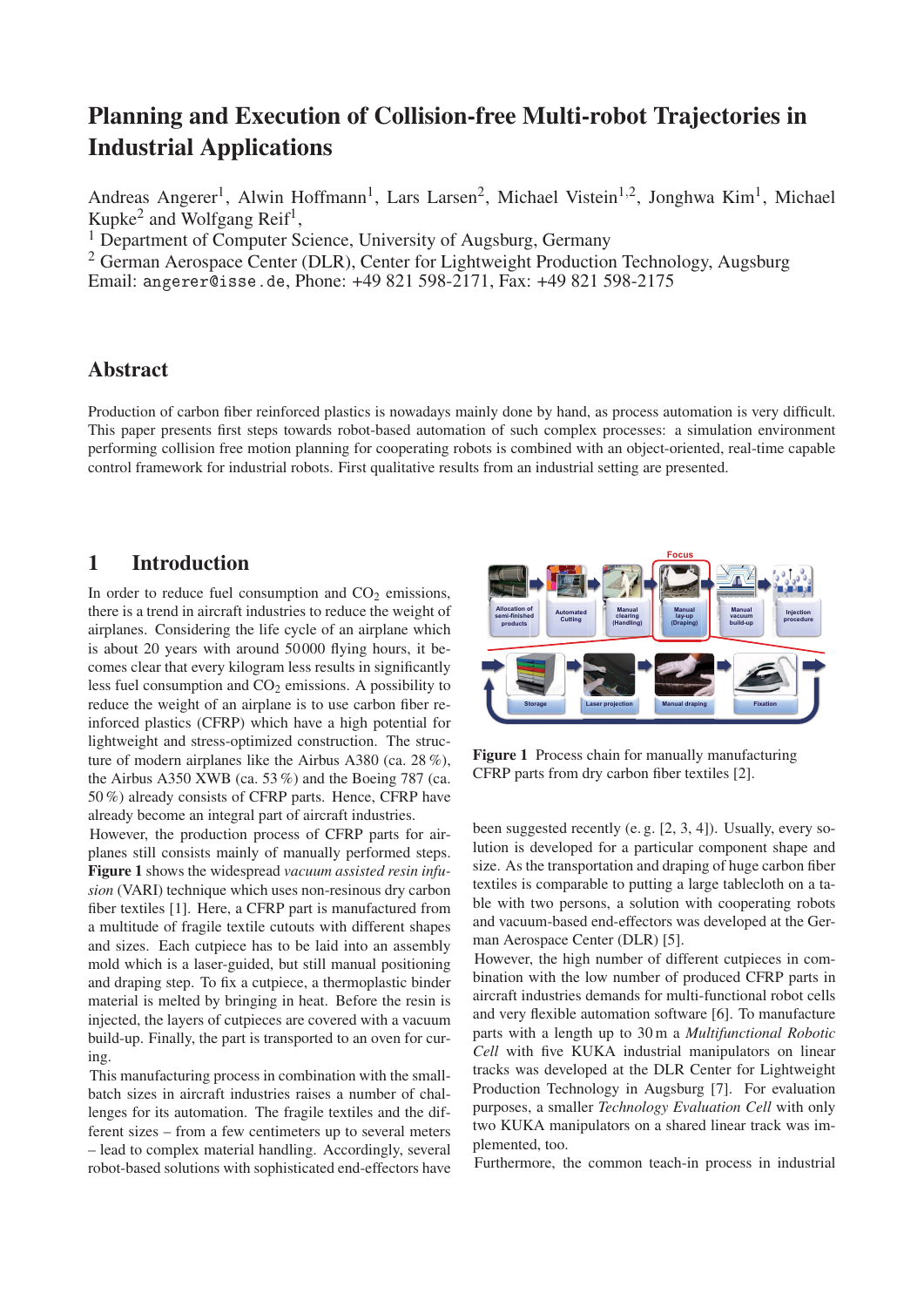robotics is not feasible anymore. Due to the variety of different composite parts and cutpieces, it becomes necessary to completely plan and simulate the manufacturing process offline using a virtual model of the appropriate multifunctional cell. We have already shown in a proof of concept that this approach is feasible for single robot solutions with different material handling end-effectors [8]. In this work we demonstrate that a CFRP manufacturing process involving cooperating robots (1) can be planned and simulated offline and (2) can be deployed without changes to the real cell for execution. These two steps are essential requirements for multi-functional cells in small-batch size industries such as aircraft manufacturing [6].

We present a vertical prototype of a system which allows the fully automated production of an aircraft fuselage. The system contains a collision-free path planner using a simulation environment and the execution of cooperating robot motions using a flexible robot programming framework. The challenges for multi-functional cells are introduced briefly in Section 2. In Section 3, the planning of collisionfree multi-robot trajectories is described, whereas their execution is part of Section 4. An overview of experimental results and an accuracy evaluation is delivered in Section 5. The paper is concluded with Section 6.

## 2 Challenges

The automated production of CFRP components raises a lot of challenges on various levels. To cope with the large variety of composite parts and cutpieces as well as additional quality assurance steps, the automation systems have to offer various functionality. The challenges in such multi-functional systems have been analyzed in [6]. This work presents distinct contributions to solve some of those challenges. In the following, we will state those contributions and elaborate on how they simplify the automation of CFRP manufacturing.

As mentioned above, a CFRP part is manufactured using the VARI technique from a multitude of textile cutpieces with a large variety in shape and size. Some cutouts may be laid in the final mould in parallel, while for others a fixed order has to be respected. The resulting manufacturing process therefore consists of a large number of interdependent steps, some of which may require multiple robots and end-effectors (e.g. due to the physical size of the cutouts). Modeling, planning and simulating such complex processes is a challenging task that is not adequately supported by today's tools [6]. While there exists a variety of so-called offline programming tools like DELMIA (Dassault Systèmes), Process Simulate (Siemens), KUKA.Sim Pro (KUKA) or RobotStudio (ABB), the planning of manipulation tasks for teams of robots in particular is seldom supported (cf. [9, 10]).

The long-term goal of this work is to develop a programming environment that supports modeling such complex manufacturing processes that involve multiple robots and end-effectors. An important contribution of this paper is to evaluate that – in combination with CFRP manufacturing data – a previously presented multi-robot path planner [11] can be used to completely model and plan a particular fuselage manufacturing scenario. This is an important step to show the general feasibility of such an approach. Hence, such path planners will be an integral part of the envisioned new programming environment.

A second challenge is the deployment of pre-planned and simulated process models to real-world systems. The classical approach in this case is code generation, which is supported by various tools for different target platforms (e.g. KRL generated by KUKA.Sim Pro, or RAPID generated by ABB's RobotStudio). However, this approach is hardly feasible in the context of automated production of CFRP components. As mentioned before, certain process steps require teams of robots for execution. To the authors' knowledge, code generation for synchronized robot teams is not supported by offline programming tools today. Furthermore, code has to be generated not only for robot motions, but also for end-effector control. For the processes involved in CFRP production, complex end-effectors often require stand-alone controllers that require additional code to be generated, which increases the effort for developing code generators.

Finally, the overall CFRP manufacturing process tends to get quite complex, and some tasks should be parallelized for efficient production. Thus, the code controlling process execution is usually run on separate systems (e.g. PLCs) that require further code generators. In sum, generating code for such heterogeneous platforms is a very tedious and error-prone task. In practice, generated code often has to be modified to compensate for variations in the real-world setup. Such modifications are hard to re-integrate into the process models, so that they need to be done over and over again in the generated code. In this work, we employ an alternative approach that does not rely on code generation. Instead, an external control software is used that is able to interface with different robot and end-effector controllers. This software can be used for supervising the whole manufacturing process as well as hard real-time critical motion control. From our point of view, this approach greatly simplifies the software development for complex manufacturing processes in multi-functional robot cells.

### 3 Planning

For this paper, the planning and execution has been performed for a test component called *Demo Panel* which has been specified earlier in [12]. The structure is based on the lower fuselage of an Airbus A320, which is similar to a half cylinder with a radius of 1977 mm and a length of 1989 mm. In total, this component is manufactured from 208 dry carbon fiber cutpieces whereof 112 cutpieces must be handled with cooperating robots because of their size. The outer skin consists of 56 pieces with a length of 1989 mm and a width of up to 1031 mm. Another 56 cutpieces are for reinforcement with a length of up to 784 mm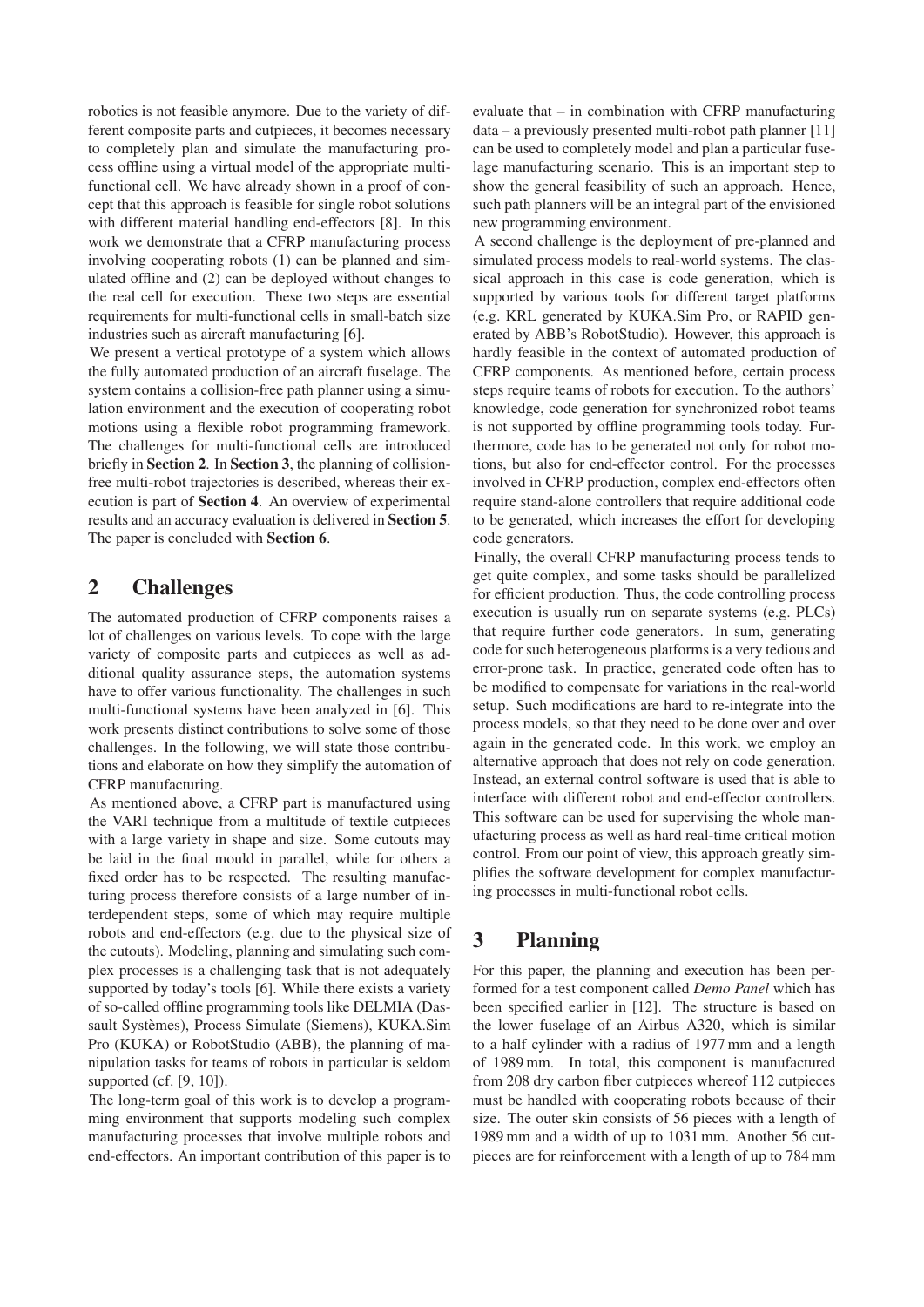and a width of up to 1031 mm.

For the collision-free path planning of cooperating robots for aircraft CFRP production, a simulation environment called *CoCo* has been introduced in [9] and in [11] a planning approach for a fuselage production scenario with cooperating robots has been developed and tested in the *CoCo* environment. Since then, the planner has been developed further and been evaluated in a real scenario. Figure 2 sequentially shows several stages of a simulated dry fiber placement process in the aforementioned *Technology Evaluation Cell* at the DLR in Augsburg. On the right side, a storage table is arranged where a planar cutpiece is positioned and can be picked up by the robot team. On the left side, the assembly mold or tooling is positioned where the robot team lays down the textile. The robots can move from right to left along a (not visualized) linear track. Each robot – both in the simulation and in the real world – is equipped with an end-effector which was developed earlier at the DLR [5]. The grippers are 1580 mm long and 370 mm wide and work with several vacuum modules whereby they can handle the fragile material very gentle.

The planning is divided into three major phases which can also be seen in Figure 2. First the planar cutpiece is picked up (cf. Figures 2a to 2c), subsequently it is transported to the tooling (cf. Figures 2d and 2e) where it is finally put to obtain its three-dimensional shape (cf. Figure 2f). The pick-up phase is calculated depending on grip points which define the position where the robots have to grasp the cutpiece. Both the pick-up and the lay-down points are specified by using special software for CFRP products like Composites Design (CPD) which is an extension for the CAD software CATIA from Dassault Systèmes. Hence, the accurate usage of CAD data in aircraft industries facilitates the modeling and planning of the manufacturing process remarkably. In a next step, the pick-up movement is calculated using the catenary function which describes how a robe or chain is bend which is hanging at two fixed points [11]. This function provides the angle and distance between the robots to lift the material.

During the transport phase, the robots turn the material over the linear unit where it can be transported collisionfree to the middle of the assembly mold. After the center of the cylinder, i. e. the assembly mold, is reached with the center of the cutpiece, the robots move into the tooling along the cylinder length. In the next step, the robots are rotated around the center of the cylinder until the grippers are located over the lay-down position were the material is finally positioned. The last step is to determine the backward path which is simply the inverted movement from the transport phase until the pick-up preposition. All those steps need to be repeated for every cutpiece of one composite part.

#### 4 Execution

To connect the presented collision-free motion planner to the robot system, it was decided to use the Robotics API [13], which provides an object-oriented programming interface for industrial robots. The Robotics API can be used directly from a Java or C# application and allows to control multiple robots from within a single program. Applications developed with the Robotics API do not need to be executed using a real-time operating system, all operations which require hard real-time (such as motion interpolation or triggering tool actions) are automatically translated into an intermediate language and executed by an external motion controller called Robot Control Core (RCC) [14]. The RCC itself is developed using the C++ programming language and requires a real-time operating system; usually a standard Linux with Xenomai extensions is used. The communication between the application and the RCC is based on a plain TCP/IP connection.

The result of the *CoCo* path planning process consists of an ordered set of intermediate positions for both robots, enriched with meta-data for tool control (i. e. when to activate or deactivate the grippers). Each element in the result-set describes the exact pose of each robot (including the orientation of the tool) and the linear unit. Both robots must reach the positions described within a single element simultaneously in order to guarantee the collision-freeness of the trajectory, and to ensure the appropriate relation of one gripper to the other as required by the task (e. g. applying the proper angles and distance for the catenary function). The collision-free path planner generates an ordered set of intermediate positions for both robots.

The intermediate positions generated by the path planner are still to coarse for direct hardware control (Cartesian distances are in the range from 5 cm to 100 cm). For a smooth execution of the path plan, fine interpolation is achieved by performing linear motions between adjacent intermediate positions which are precisely timed to reach the next position simultaneously with each robot. The Robotics API allows the specification of multiple synchronous motions for different robots which will be executed by the RCC with hard real-time guarantees.

The Robot Control Core executes the generated commands cyclically with a frequency of up to 1 kHz. In each execution cycle, joint coordinates are calculated for every robot, and, if required, tool actions are triggered. The RCC controls a KUKA robot using the *Remote Sensor Interface* (RSI) technology which allows for remotely manipulate a robot's motion in real-time. Communication between the RCC and the KUKA KRC-4 motion controllers is performed using a dedicated network connection and the exchange of XML telegrams embedded into UDP/IP packets. The overall architecture can be seen in Figure 3.

The KUKA controller transmits an UDP telegram every 4 ms containing the current position of the robot arm and all external axes (e. g. the linear unit) in both Cartesian and joint coordinates. A reply is expected from the external motion controller within at most 4 ms, thus hard real-time capabilities are required. If replies are lost, an emergency stop is automatically applied. The reply must contain the new set-points for all joints and additional data to control digital outputs connected directly to the KUKA controller.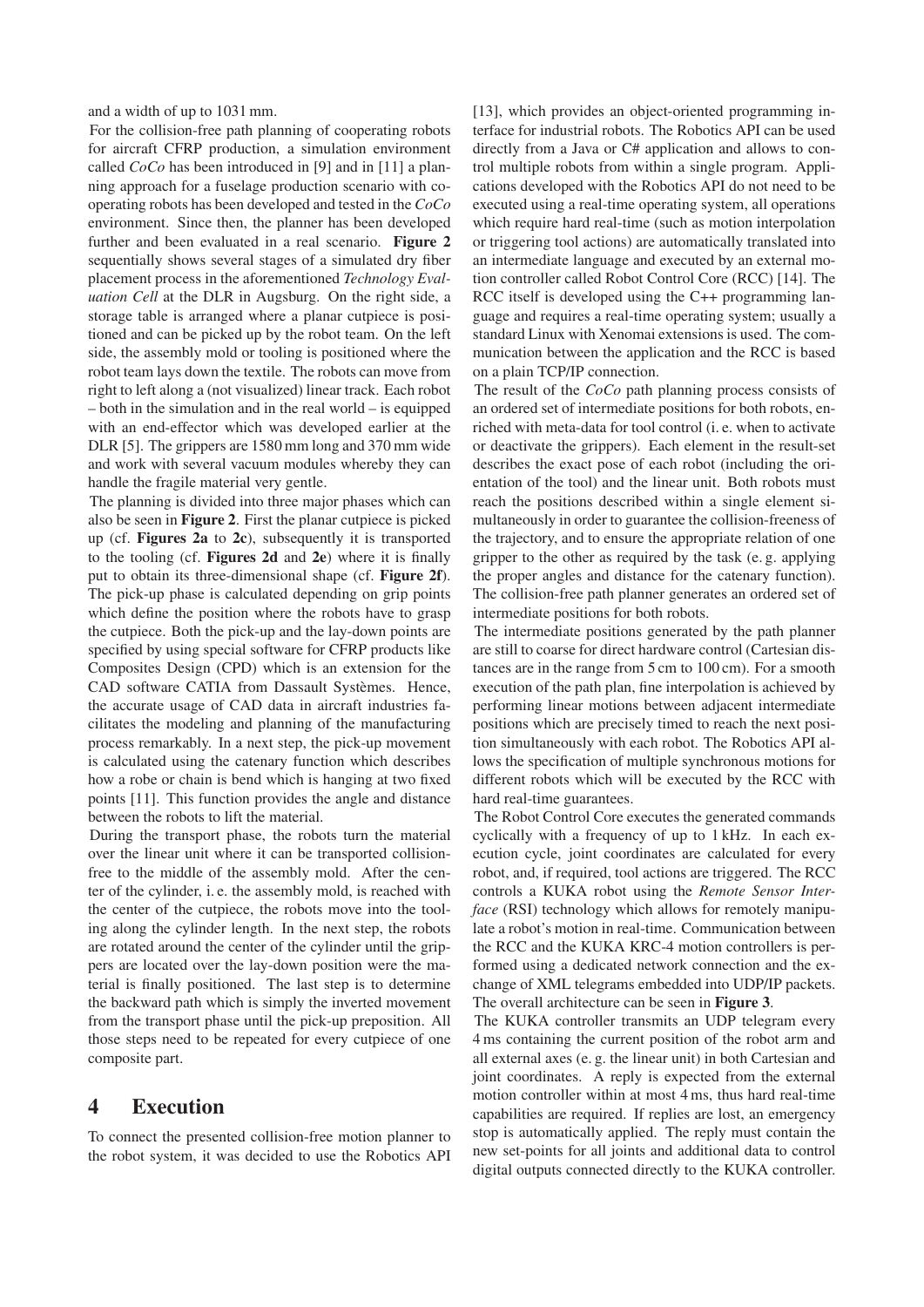

Figure 2 Several planning stages during the dry fiber placement process using the CoCo environment



Figure 3 The architecture for cooperative real-time motion control using the Robotics API

The external motion controller must ensure that all provided set-points are reachable within one cycle time, which includes that an appropriate motion profile with limited acceleration and jerk values must be planned. Motion synchronization is achieved by the simultaneous execution of precisely timed linear motions between two adjacent intermediate positions.

#### 5 Experimental Results

Using the Robotics API together with the real-time RCC offers a comfortable development and evaluation environment. Since this approach is not based on the traditional tool-stack provided by the robot manufacturer, tests have been performed (see Section 5.1) to show that the approach fulfills the accuracy requirements for the CFRP production scenario. The practical experiments, i. e. draping cutpieces for the *DemoPanel*, are briefly described in Section 5.2. All experiments have been conducted at the *Technology Evalu-*

track and two Leica Absolute Trackers (AT1, AT2) for accuracy evaluation

*ation Cell* consisting of two KUKA Quantec KR210 R3100 industrial robots on a shared 10 m linear track.

#### 5.1 Accuracy measurements of external motion control

For the test set, two Leica Absolute Trackers AT901 LR were placed inside the robot cell, each measuring the position of one robot. Each of the two robots was equipped with a Leica T-MAC reflector, mounted nearby the flange. The trackers can determine the 6-DOF position of the T-MACs in their measuring area with a maximal permissible error of 10 μm for distance and  $15 \mu m \pm 6 \mu m$  for angular performance [15]. Figure 4 displays the structure of the test setup: R1 and R2 describe the position of the robots on the linear track whereas AT1 and AT2 describe the position of their laser trackers. The controllers of both laser trackers provide the current measurement data in real-time using a EtherCAT fieldbus with a frequency of 1 kHz.

A measuring unit, which is connected to both controllers via EtherCAT, receives and processes the measurements. Using EtherCAT's *distributed clock*, it is possible to syn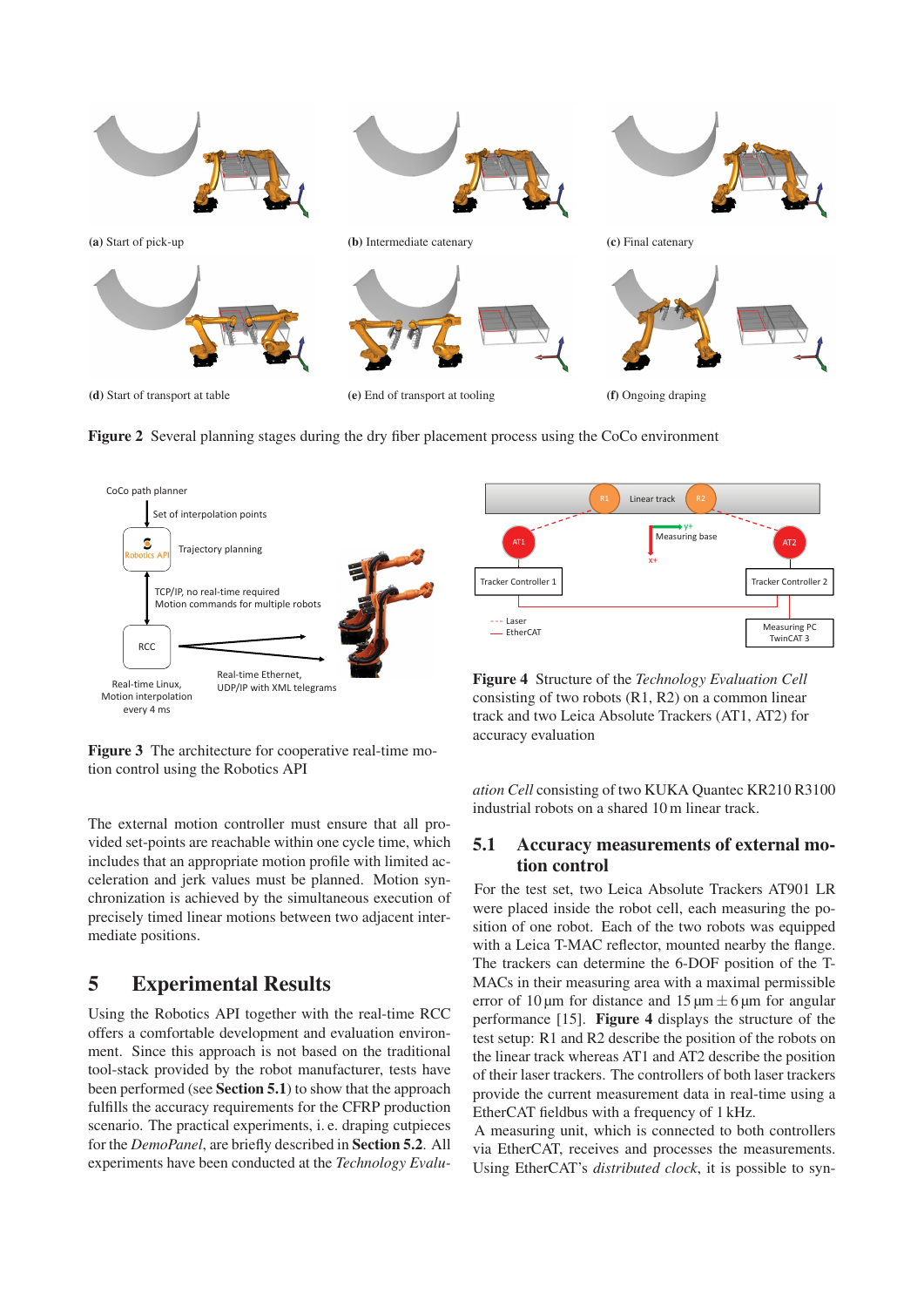chronize all clocks to  $\leq 1$  μs [16] and thus to join the results of both tracking systems into a single data record As the position of the T-MACs is measured by each lase tracker using a spherical coordinate system, the measurin unit translates these coordinates into a Cartesian coordinat system based within each tracker. Then the position of one tracking system with respect to the other was determine which allows the measured data to being transformed into common base coordinate system: the measuring base. This base coordinate system has been defined approximately i the middle of the linear track (cf. Figure 4).

To evaluate the accuracy that can be achieved with cooperating robots using the Robotics API as external motion control, a set of motions has been defined for robot R while the second robot R2 was set to follow the other with a defined distance. For the test, robot R1 had to perform the following motions, all specified with respect to the measuring base:

- 1. Linear motion of 500 mm in Z-direction
- 2. Linear motion of 1000 mm in positive Y-direction and then of 1000 mm in negative Y-direction
- 3. Linear motion of  $500 \text{ mm}$  in positive X-direction and then of 500 mm in negative X-direction

Figures 5a to 5 $c$  show the measured position of robot R during the test in each direction. All motions were performed with a velocity of  $0.5 \text{ m s}^{-1}$  and an acceleration of  $3 \text{ m/s}^2$ . The Robotics API uses a "Double-S" velocity profile according to  $[17,$  Sect. 3.4] for linear motions which limits the jerk.

Using the absolute position of both robots measured by the laser trackers, the deviation of the distance of both robo from the defined distance can be calculated. Figure 5 shows this deviation, itemized for each coordinate axi The deviation is calculated by using the difference of the absolute positions of both robots and subtracting the difference of the first measured position (before starting the motions). It can be seen that the deviation is mostly in the range of  $\pm$  1 mm, however there are some peaks of up to 2 mm deviation. These peaks are mainly at positions where the velocity and acceleration of the robots were adjusted, possibly creating vibrations in the tool. Furthermore, perfect motion synchronization is hardly possible using external motion control, since both robot controllers use their own interpolation clocks and therefore request set-points for slightly different points in time. For the production of CFRP materials however, the achieved accuracy during the transport motions is sufficient. For the accuracy tests, linear units have not been moved.

#### 5.2 Path Planning results

For the evaluation of the path planner, a vertical prototype has been implemented which picks up a planar cutpiece and places it into the 3D tooling at the appropriate position. To enable a fully automatic planning of cooperative robot motions, composite engineering data needs to



(a) X-coordinate of R1 in measuring base



(b) Y-coordinate of R1 in measuring base



(c) Z-coordinate of R1 in measuring base



(d) Deviation of robot flanges from their specified distance

Figure 5 Accuracy measurement results of cooperating robot motions

be used. After specifying valid grip points on the planar textile, CATIA's CPD can be used to transform these grip points into the three-dimensional preformed shape of the textile after draping it into the mold. Hence, these transformed points coincide with the final draping positions for the vacuum grippers. Furthermore, base coordinate systems for the tooling and the storage table in the real cell set-up need to be taught with respect to the coordinate system of the robots in order to accurately model the cell in both *CoCo* and the Robotics API.

After feeding these measurements and the engineering data into the path planner, the whole cooperative motion for the dry fiber placement could be calculated automatically. As the Robotics API offers a 3-D visualization environment, the motions resulting from the *CoCo* path planner can be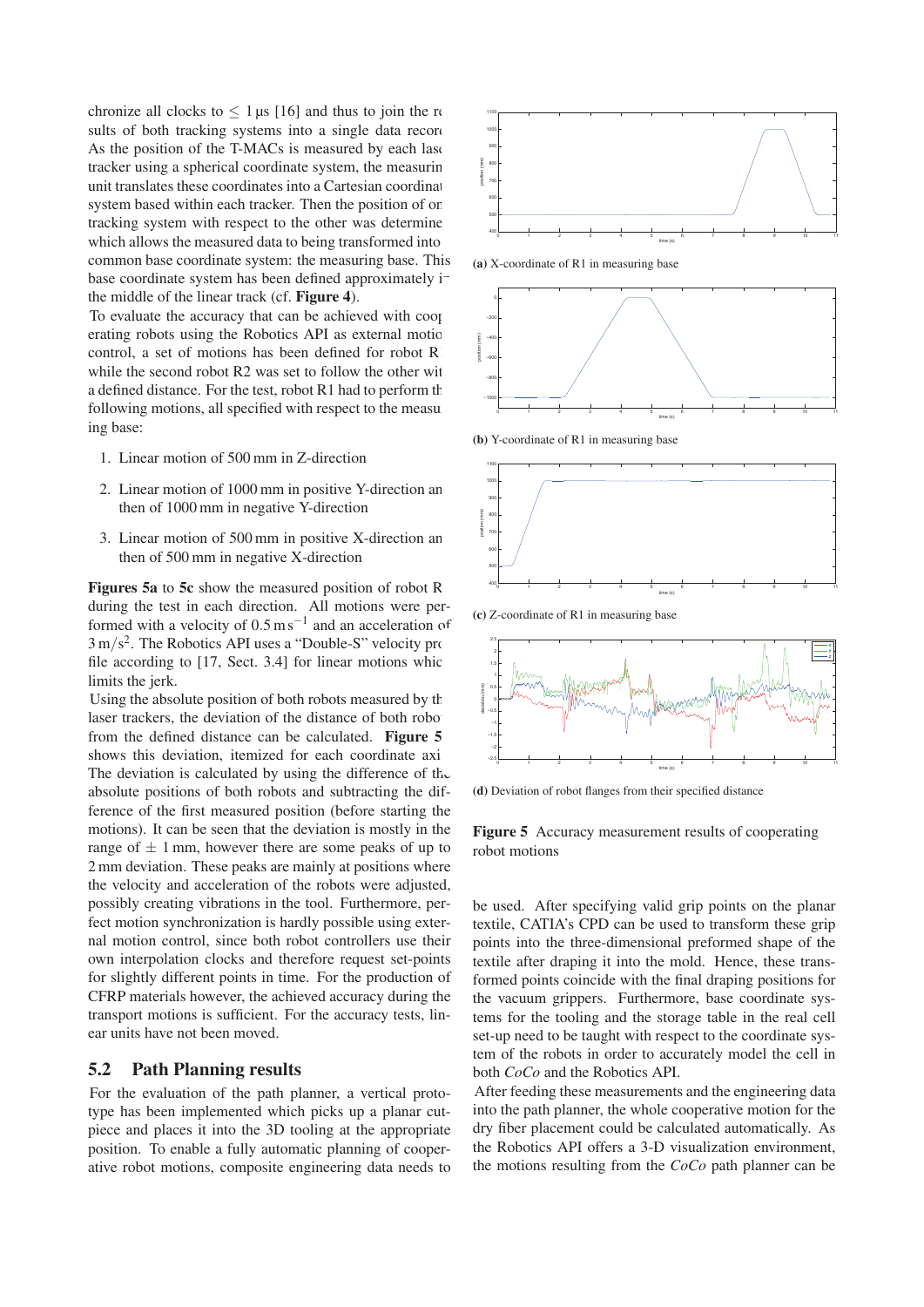

Figure 6 Execution of an automatically planned process for dry fiber placement of the lower half of an airplane fuselage.

tested offline. For offline simulation, the RCC is available for standard linux (without real-time extensions) and Windows. It includes drivers for simulating various robot and linear unit devices. Since the same path planning and interpolation algorithms are used in both hardware control and simulation, the precise path of the robots can already be tested in the simulation.

After successfully simulating the whole process, the program was executed in the *Technology Evaluation Cell* at the DLR and executed with real manipulators and linear units. For this purpose, the simulation drivers in the RCC just had to be replaced by other drivers that interface the hardware, in this case via RSI. The application code containing the robot motion commands and their synchronization, depending on the output of CoCo, was not changed and no code generation process was necessary. Figure 6 and the attached video<sup>1</sup> show the execution in the Technology Evaluation Cell. The cutpiece was transported by both robots with precisely the required transport position and laid into the tooling at the required position. Moreover, the vaccum and heating modules of both grippers were controlled using digital I/Os. Except the initial measurement of the aforementioned base coordinate systems, no manual interaction has been necessary. Hence, further cutpieces can also easily be laid without any further manual intervention which increases the performance of the automated fiber placement tremendously.

### 6 Conclusion

In this paper, we introduced a novel approach for the automated manufacturing of CFRP materials using cooperating industrial robots. Production of large-scale lightweight aircraft components requires the handling of numerous large and fragile textile cutpieces which cannot be processed with a single robot. Manually creating robot programs for such a large numbers of different pieces is an extremely tedious and uneconomic task. Thus, the automatic planning of appropriate motions and their execution is required. For cooperating robots, special attention needs to be paid to collision-free motions, since the end effectors can get very close (cf. Figure 6).

To facilitate the development of the collision-free path planner *CoCo*, it has been connected with the *Robotics API* which allows for both 3D simulation and real hardware control from a single program for multiple robots. At the DLR, the Robotics API externally controls two KUKA Quantec KR210 robots on a linear track using RSI. With two Leica Absolute Trackers, it could be demonstrated that the precision using external motion control is perfectly suitable for the handling of CFRP materials. Deviations of the defined and real positions of both robots only occur during the transport phases, and are rather small ( $\approx$  2 mm) compared to the size of the textiles (up to 2000 mm). Once the robot has stopped, the same precision as with traditional robot programming is achieved. Measurements for the absolute precision of the robots have to be performed separately; however the Robotics API in general supports realtime sensor-based feedback (e.g. supplied by laser trackers) for position corrections. An evaluation with real CFRP textiles hasshown successfully that the overall production process can be performed using the pre-calculated collisionfree path for two robots.

The approach presented in this work for connecting offline path planning with simulation and execution has several advantages. On the one hand, no code generation is necessary, which means the exact same program that has been simulated and tested offline is run on the real robot cell. This is particularly advantageous in multi-robot cooperation scenarios like in CFRP manufacturing, as code gen-

 $1$ Available online: http://video.isse.de/coco\_isr2016/